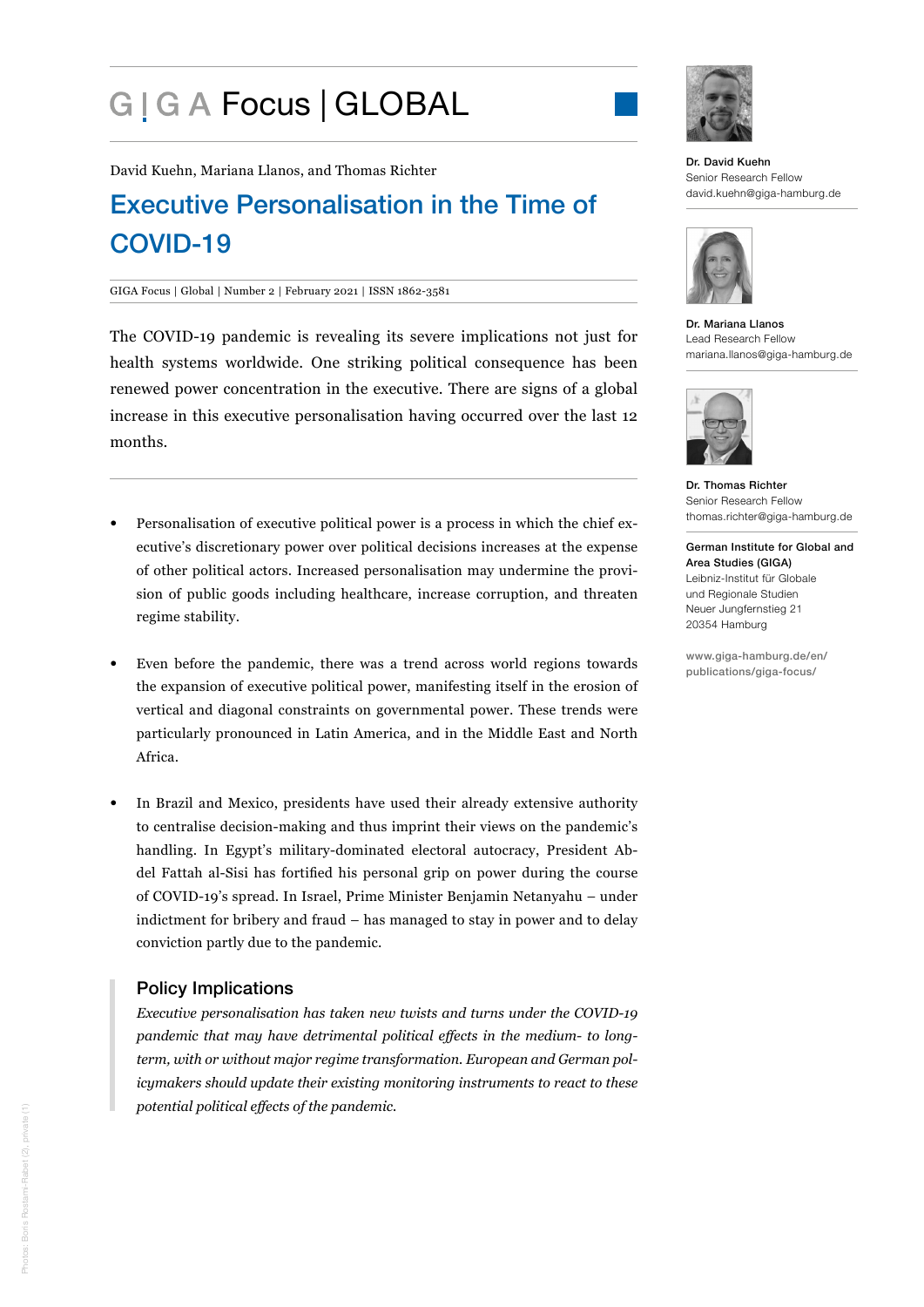## COVID-19 and the Personalisation of Executive Power

When the COVID-19 pandemic began to spread in February 2020, leaders around the world were forced to grapple with it so as to limit its effects. Most of them issued stay-at-home orders or imposed lockdowns, quarantines, curfews, and restrictions on movement. Public gatherings, including elections, were delayed or cancelled, limits to freedoms of assembly, association, and speech were imposed, and democratic institutions were constrained in their work. Although many of these measures conformed to expert recommendations on containing the virus, they also provided chief executives with a window of opportunity to bolster their own power.

#### Conceptualising the Personalisation of Executive Power

While not every chief executive made international headlines, there are signs of a global increase in executive personalisation. This is particularly the case across countries in Asia-Pacific, Latin America and the Caribbean (LAC), the Middle East and North Africa (MENA), and of sub-Saharan Africa. We define the personalisation of executive political power as a process in which the chief executive's discretionary power over political decisions increases at the expense of that of other political actors. This definition contains three constitutive elements: (1) the chief executive; (2) the idea of an increase in discretionary power; and, (3) the question of who other relevant political actors or organisations are.

- 1. The chief executive: Whether they are called presidents, prime ministers, kings, or heads of a military council, chief executives are those holding the most important political position in a given country. Importantly, the (individual) chief executive differs from (collective) executive power, meaning the ministers, aides, and advisors, in that the latter operate under the former's direct authority and their power may be subject to the chief executive's discretion.
- 2. Increases in discretionary power: We understand discretionary power as the chief executive's ability to influence political decisions without being constrained by other political actors. Often, actions of personalisation are subtle, do not appear as part of formal institutional changes, and are thus difficult to trace and label. These include the circumvention of existing decision-making structures, the appointment of loyalists to key state positions, in addition to the outright changing of institutional rules (Slater 2003).
- 3. Other political actors: These are the organisations and individuals that either formally or informally have a say in the political decision-making process. Who they are depends on the specific characteristics of the political system at hand. In democracies, these include the formal political institutions of the executive, legislative, and judicial branches, but also political organisations, parties, and lobbying groups. In autocracies, these might be the central committees of ruling parties, powerful businesspeople, or the military leadership.

It is crucial to note that such personalisation can occur in any type of political system and from any existing degree of personalised executive power: that is, it is not the same as deinstitutionalisation or autocratisation. In other words, it does not equate to a decline in the institutional requirements for electoral democracy. While personalisation undermines the checks and balances that the chief executive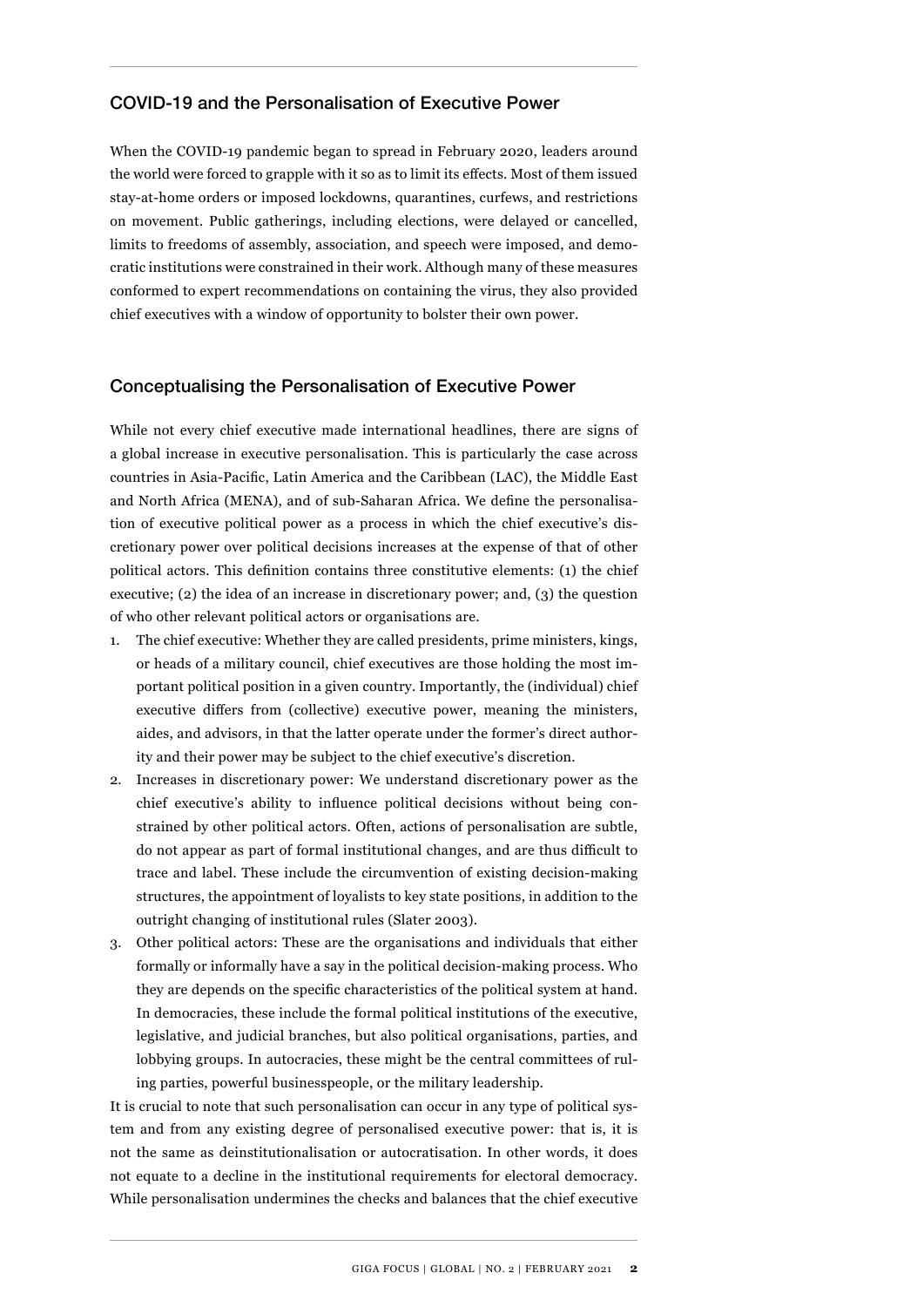faces, it does not necessarily lead to threats to the electoral rules' very existence. Similarly, not all autocracies are highly personalised, as strict forms of collective leadership provide effective constraints on the chief executive in military juntas and party regimes. Finally, the results of the process of personalisation of executive power might be long-lasting or rather short-lived, depending on the institutional and structural contexts as well as on the ability of other actors to undo changes made by personalising leaders.

## Changing Constraints on Executive Power

Worries about the accumulation of political power in the hands of the executive had been voiced long before the current pandemic struck. At least since the middle of the first decade of the new century, post-Cold War optimism about the victory of liberal democracy had been supplanted by warnings of an end to the most recent wave of democratisation, the stagnation of democratic development in many recently democratised countries, and the return of authoritarianism. One typical aspect of this alleged crisis of democracy is the erosion of mechanisms that constrain the power of the executive, and thus lead to the expansion of the chief executive's discretionary power over political decisions. Existing literature conceptualises constraints on executive power per three dimensions: vertical, horizontal, and diagonal (Lührmann, Marquardt, and Mechkova 2020).

- Vertical constraints refer to the mechanisms that ensure citizens can control the executive through regular, free, and fair elections. Consequently, all attempts at manipulating elections – such as gerrymandering, changing of voting rights, and outright vote-rigging – lead to an erosion of vertical constraints on executive power.
- Horizontal constraints describe the institutional checks and balances through which the other constitutional powers of government, namely the legislature and the judiciary, limit the discretionary power of the executive (O'Donnell 1994). Chief executives' intentions in accumulating power often undermine horizontal constraints on their discretionary power. This is achieved by expanding their grip on decision-making bodies such as the legislature or the ruling parties, and by curtailing the autonomy of the judiciary.
- Diagonal constraints include the checks on executive discretionary power from non-state actors, especially civil society organisations and the media. Attempts by the chief executive to reduce diagonal constraints on their power include attacks on media freedoms and bans on civil society activism.

Drawing on the most recent available data from the Varieties of Democracy (V-Dem) project (Coppedge et al. 2020), [Figure 1](#page-3-0) below shows the development of regional averages across the four world regions in the three dimensions of constraints on executive power. This is done for the period 2005 to 2019, the latter being the last year for which data is available.**[1]** All three variables range between 0 and 1, with 0 indicating the lowest and 1 the highest possible level of constraints. The graphs indicate that not all dimensions were equally subject to an erosion of executive constraints and that there are considerable differences across regions – but also important dynamics and changes within the regions occurred over time too.

**1** The V-Dem project uses the term "accountability" to describe what we consider constraints on executive power: "Accountability is understood as constraints on the government's use of political power through requirements for justification for its actions and potential sanctions" (Coppedge et al. 2020: 268). For ease of understanding and continuity, we adhere to the term "constraints" when referring to the V-Dem accountability indicators.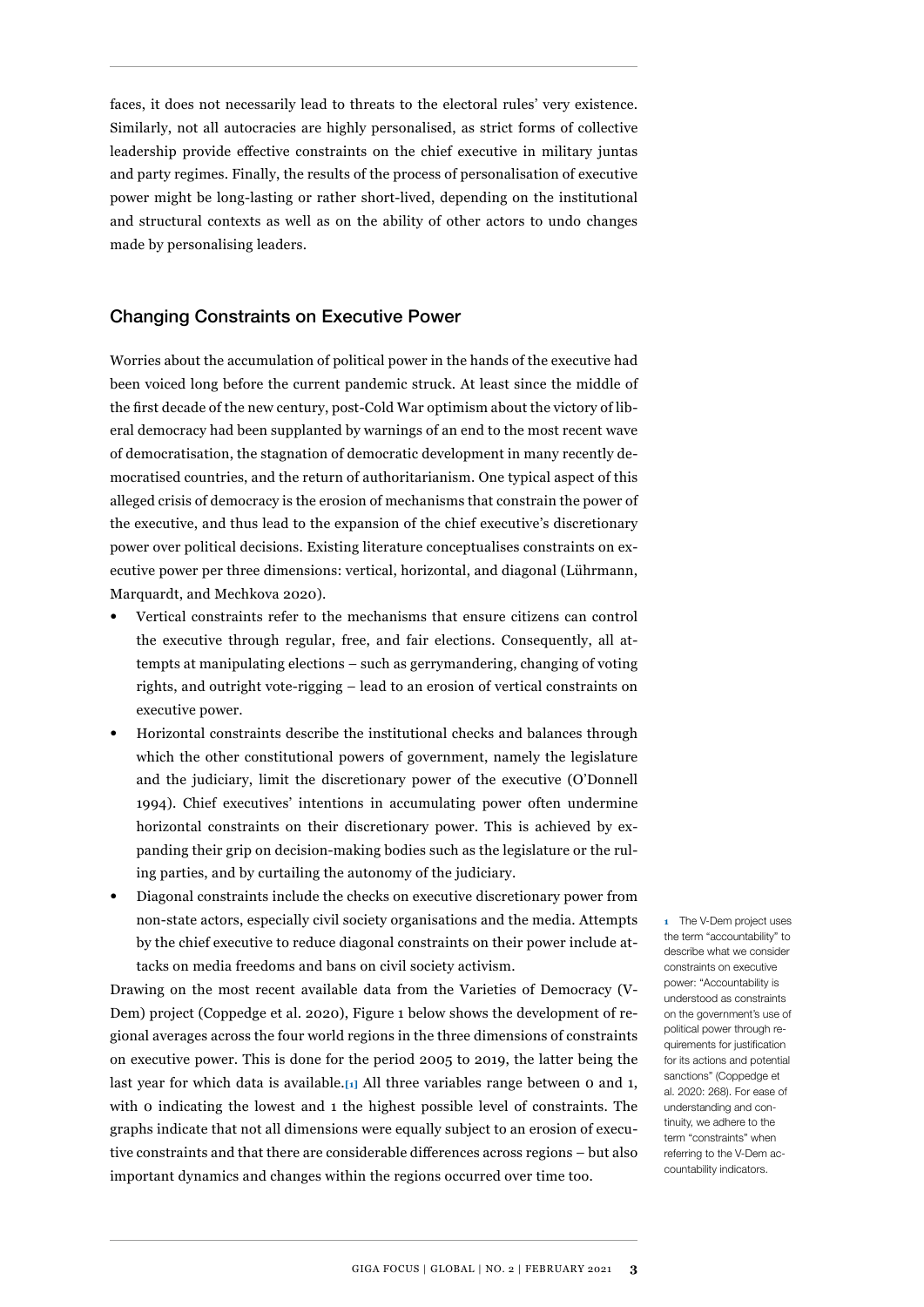

#### **Figure 1 Constraints on Executive Power across World Regions**

*Authors' own compilation, based on data from Coppedge et al. (2020).*

<span id="page-3-0"></span>The right-hand graph in Figure 1 shows a coherent trend across all four regions of declining diagonal constraints. In terms of vertical and horizontal constraints, meanwhile, there are considerable regional differences. The countries in LAC started out with the strongest limitations on executive power but saw a marked decline in all three dimensions. The developments in Asia-Pacific and sub-Saharan Africa are less pronounced. Vertical and horizontal limits on executive power were, on average, strengthened across the Asia-Pacific region, while sub-Saharan Africa saw a net decline in the vertical and a slight net increase in the horizontal dimension.

The MENA saw the most drastic changes, and the graphs clearly show the impact of the political liberalisation in many of the region's countries during the 2010/11 Arab Uprisings and the subsequent return of authoritarianism across all three dimensions. While vertical and horizontal limitations on chief executives' power have net increased in the MENA region if we compare the pre-Arab Spring period with the situation in 2019, the downwards trend is clear. Given these regional patterns, it is worthwhile to discuss whether and how chief executives in LAC and the MENA – the regions with the highest and lowest overall degree of executive constraints as well as with the most pronounced changes, respectively – used the window of opportunity that the COVID-19 pandemic provided to further increase their discretionary power.

## Executive Personalisation in LAC and MENA

By the time the current pandemic began, LAC and the MENA had already seen considerable erosions in the constraints on executive power. Moreover, anecdotal evidence suggests that the pandemic indeed constituted a convenient moment for chief executives to further personalise their power in at least some cases. Evidence from Brazil, Egypt, Israel, and Mexico shows how subtle and diverse these changes in the discretionary power of presidents and prime ministers have been.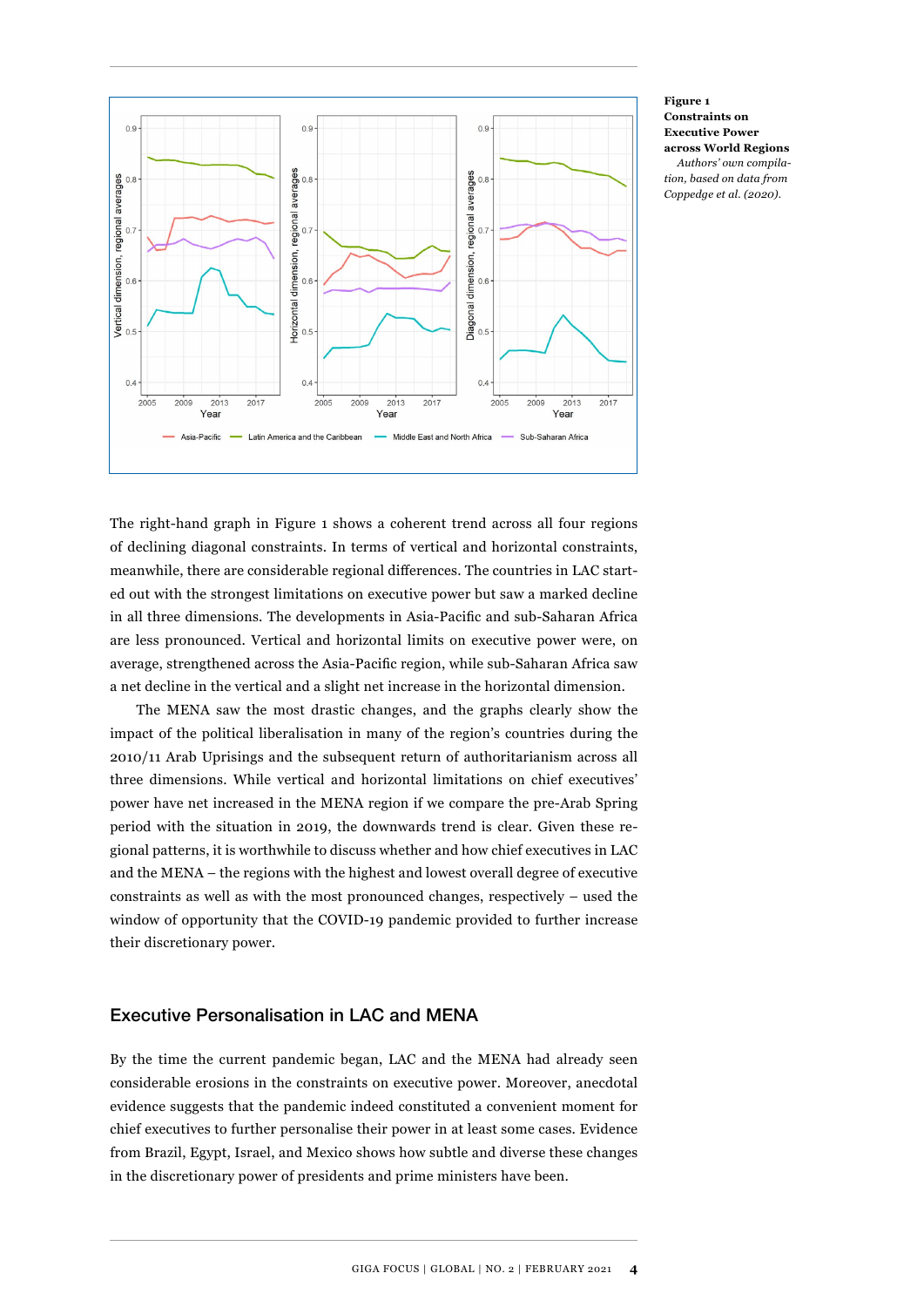#### Executive Personalisation in LAC

In Mexico, as in other LAC countries, people were angry with inadequate national responses to inequality, poverty, insecurity, corruption, poor state performance, and other governance failures. In 2018, voters had brought Andrés Manuel López Obrador (AMLO) to the presidency: a seasoned left-wing politician who staged himself as an anti-establishment figure. AMLO's project was personalistic from the outset. He won by a landslide, promising a complete rupture with the established order – which he characterised as one of moral decline. His task was to "put the poor first," and to rid the state of fraud and corruption. He ran under the banner of the National Regeneration Movement (MORENA), the party he had created in 2014 from other parties and unorganised popular constituencies. MORENA obtained control of the federal congress and several governorships, but remained dependent on AMLO's charismatic leadership, thus indicating weak legislative constraints on the chief executive.

In his fight against corruption, AMLO claimed "republican austerity" and aggressively cut state budgets – which included massive lay-offs of public-health personnel and the dismantling of traditional social programmes. Discarding old institutions did not mean engaging in institution-building however, but a tight centralisation of expenditure to the presidency and the erection of parallel structures under the latter's authority – such as the coordination of social plans and other programmes, and the appointment of presidential delegates to the federal states (Sánchez Talanquer 2020). While the state shrank and centralised, the armed forces increased their own power. They did so in an unprecedented manner and well beyond their already-extensive previous role, for instance by expanding their participation in internal-security tasks after the dissolution of the Federal Police, as well as in other political and economic matters (Pérez Correa 2020).

When the pandemic hit Mexico, the chronically deficient public-healthcare system was suffering under a severe cost-cutting scheme, the administration was being centralised, and national security was becoming increasingly militarised. The left-wing president did not change his stance much while facing the hardships of the pandemic. His reluctance to spend money surprised everyone, including the International Monetary Fund, which recommended to increase social outputs. From the start, AMLO followed a vague and incoherent *laissez-faire* approach to the crisis, avoiding committing to social-distancing measures. When the president caught COVID-19 in January 2021, by when Mexico had reached third place globally in absolute numbers of deaths, AMLO continued appealing to people's faith and personal strength as remedies. While in quarantine, he stated that worse than the pandemic was "the plague of corruption." Corresponding to his direct appeal to the people and the political needs of his party in an electoral year, he has personally promoted vaccination. Yet the government's vaccination scheme has, as with AMLO's other social programmes, been criticised for its unconventional and personalistic design, raising concerns of its potentially clientelist use in an electoral year – when the president should instead be rendered accountable. AMLO had only a mild version of COVID-19 as it happened, yet his temporary separation from the tasks of government still highlighted the uncertainty and fragility embedded in a strongly personalist project.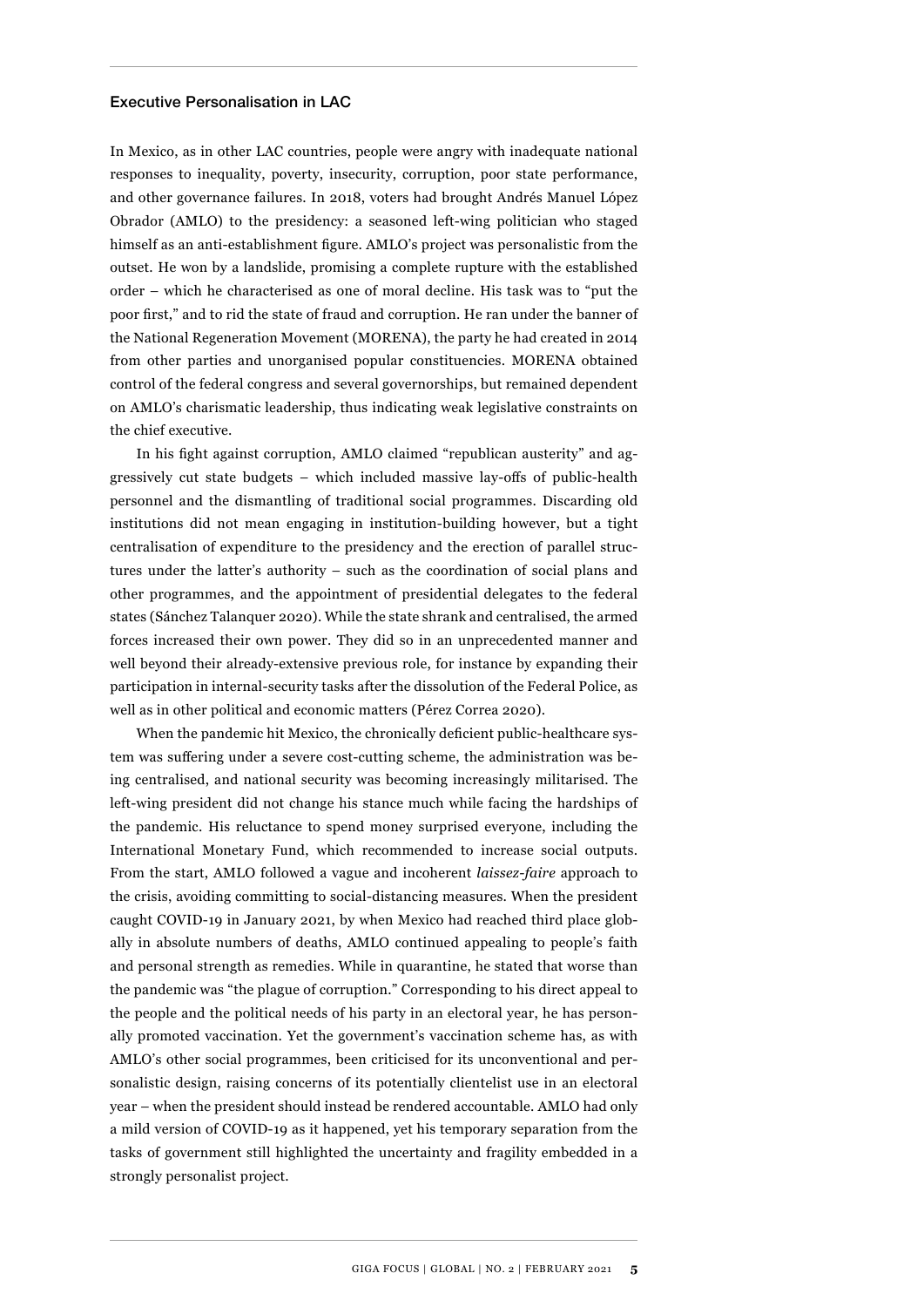Brazil's Jair Bolsonaro – a former army captain, long-term backbencher in the Brazilian Congress, and open defender of past dictatorships and far-right values – won the presidency in 2018. As with AMLO in Mexico, Bolsonaro promised to crush political corruption and crime. He would also renew Brazilian politics by undoing the left's legacies inherited from the Workers' Party presidencies. Once in power he left his own small party and refused to form a coalition to work with Congress, recruiting mainly technocrats, military officers, and radical politicians to executive positions. Sometimes referred to as "the tropical Trump," Bolsonaro's negationist and anti-scientific approach to the pandemic has repeatedly made international headlines. He initially faced it by deepening social polarisation and using incendiary rhetoric against democratic institutions – Congress, the judiciary, local governments – that contradicted his views (Bülow und Llanos 2020).

The Federal Supreme Tribunal threatened Bolsonaro with investigation, Congress with impeachment – which eventually pushed him to tone down his rhetoric and seek cooperation with the latter. Yet Bolsonaro did not change his views on the pandemic. Accordingly, he used appointments and other administrative measures to centralise COVID-19-related decisions and agencies, including the health ministry, under his direct authority (Inácio, Santana, and Mendes da Rocha forthcoming). At the beginning of the pandemic, Bolsonaro dismissed two health ministers for contradicting his recommendation of unproven remedies such a hydroxychloroquine and his opposition to social distancing. The health portfolio eventually went to an active army general without prior healthcare experience who aligned with the president's views and appointed a military team that reversed previous decisions to contain the virus. Such inaction on part of the federal government severely undermined the state's public-health capabilities, despite the engagement of subnational authorities, federal legislators, and courts to guarantee and implement health measures and social policies.

In January 2021, a death toll exceeding 212,000 people and a succession of scandals – such as the shortage of oxygen and a consequent surge of deaths in Manaus – closely pointed to the president's and his ministers' errors. Revived calls for impeachment prompted Bolsonaro to tighten his leverage in Congress by securing the presidencies of the two chambers, which he managed with generous handing out of pork funds and ministerial positions, in open contradiction of his antipolitical electoral promises. This move may protect the president's agenda, while reducing horizontal controls on his performance. In parallel, the recent launch of the vaccination process – being in the hands of the governor of São Paulo, a political rival of the president – may dissipate urgent concerns about the pandemic and further help the president to survive politically.

#### Executive Personalisation in the MENA

In Egypt, notions of personalisation would be key features of regime consolidation after the Arab Uprisings as part of a military dictatorship with Abdel Fattah al-Sisi as the president at its helm. After the abdication of President Hosni Mubarak in February 2011 due to widespread mass protest, the country was formally ruled by the Supreme Council of the Armed Forces (SCAF) until Mohamed Morsi, an Islamist leader and former member of the Muslim Brotherhood, became Egypt's first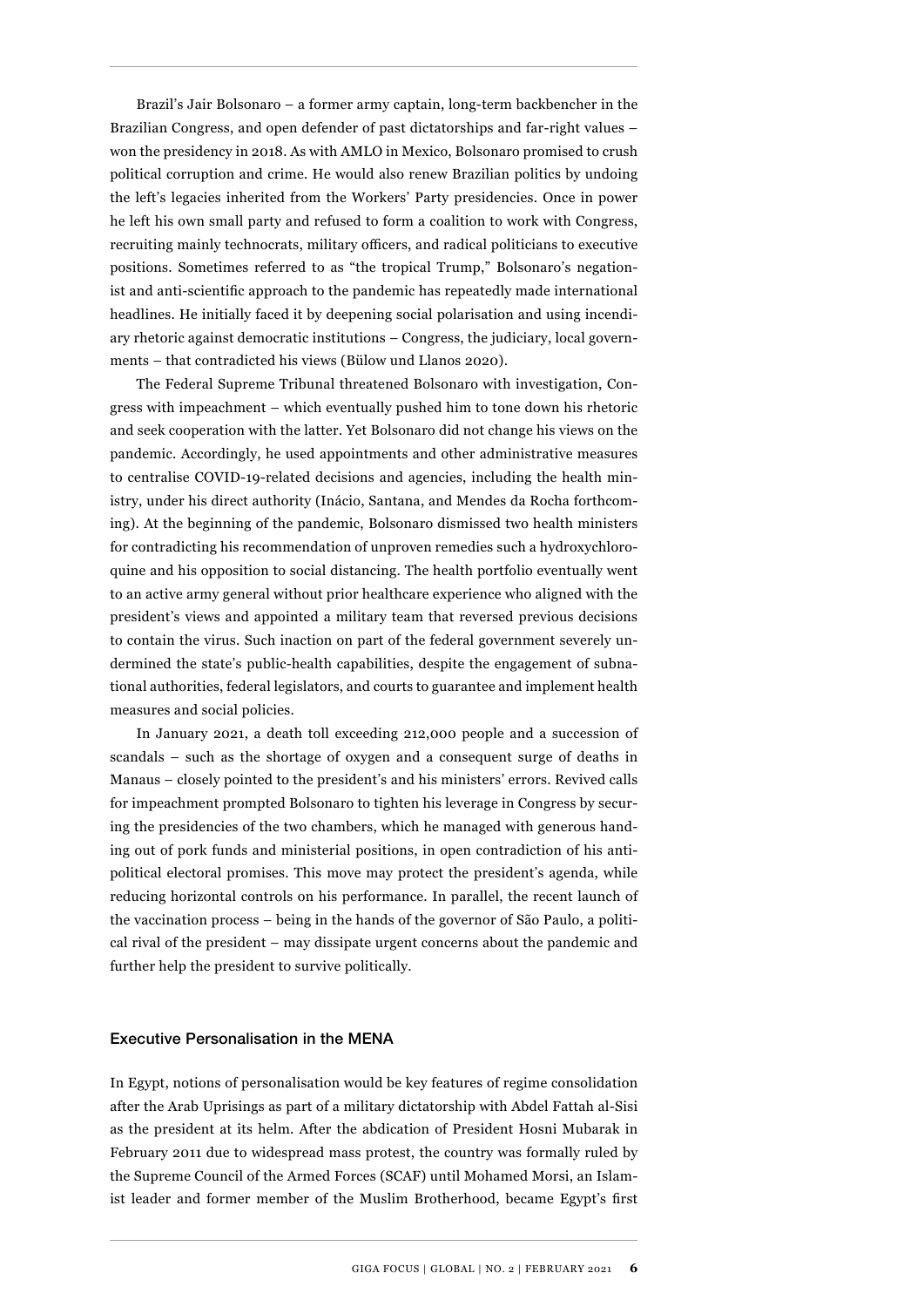freely elected president in June 2012. Within a year, however, Morsi was ousted by the military. Followed by another period of SCAF rule and after a period of unprecedented state repression and violence, in June 2014 the new strong man, Sisi, became the current president.

While Sisi, a former general and head of military intelligence, has relied on a personality cult and the strategic positioning of family members within the intelligence services and state bureaucracy, his rise and consolidation of power at the top of the Egyptian state signifies above all the structural ascent of the military not only within the country's economy but increasingly also in other sectors of social and political life too (Sayigh 2019). Legislative changes implemented during the current pandemic exemplify evidence for both the further advancing of militarisation as well as for executive personalisation at the top of the system. After initial denial, Sisi reacted vigorously to the spread of the virus under a state of emergency – which predates the pandemic, being ongoing since 2017 – by closing schools and universities and providing financial means for a COVID-19 prevention strategy. Subsequently, the president delegated the daily management of the pandemic to the cabinet – which thereafter implemented a partial lockdown, combined with a campaign of silencing critics of its policies.

In May 2020, in a more enduring formal change, the Egyptian Emergency Law was amended. Officially justified as a way to improve the effectiveness of publichealth management, only 5 of the 18 amendments were actually tied to health issues. The rest provided the president with new tools to expand his power, for instance by allowing him to restrict all public protest and gatherings, to control the prices of goods and services, and to broaden the jurisdiction of military courts by ordering military prosecution if any of the law's provisions are violated (Human Rights Watch 2020). In July 2020, the Armed Forces Officers' Service and Promotion Law was amended, stipulating that all military personnel who want to run for election at any level need SCAF approval (AFP 2020). The latter is a superordinate military institution headed by Sisi that has ruled twice within the last 10 years after the demise of Presidents Mubarak and Morsi.

Israel is the only country in the MENA with regular, fair, and free elections. Yet the country has seen an incremental enhancement of the chief executive's power already since the 1980s (Balmas et al. 2014). This process reached its peak during the late 1990s, a period in which Israel experimented with the direct election of its prime minister (notwithstanding its unique parliamentary system). This attempt was terminated in the early years of the new century since none of the expected stabilisation could be achieved – that due to the pertinacious fragmentation of Israel's party system. In 2001, Israel therefore returned to a system through which the prime minister, as chief executive, is elected indirectly by the country's parliament, the Knesset.

During the COVID-19 pandemic, a specific notion of executive personalisation has emerged. Benjamin Netanyahu, the current prime minister who is under indictment for three cases of bribery and fraud, is at the centre of this following key prepandemic moments. First, parliamentary elections in April and September 2019 failed to deliver clear majorities in the Knesset. When attempts to form a government failed in December 2019 – partly due to parties on the left refusing to cooperate with Netanyahu, as a person under investigation for corruption – new elections were scheduled for 2 March 2020. Second, criminal investigations have been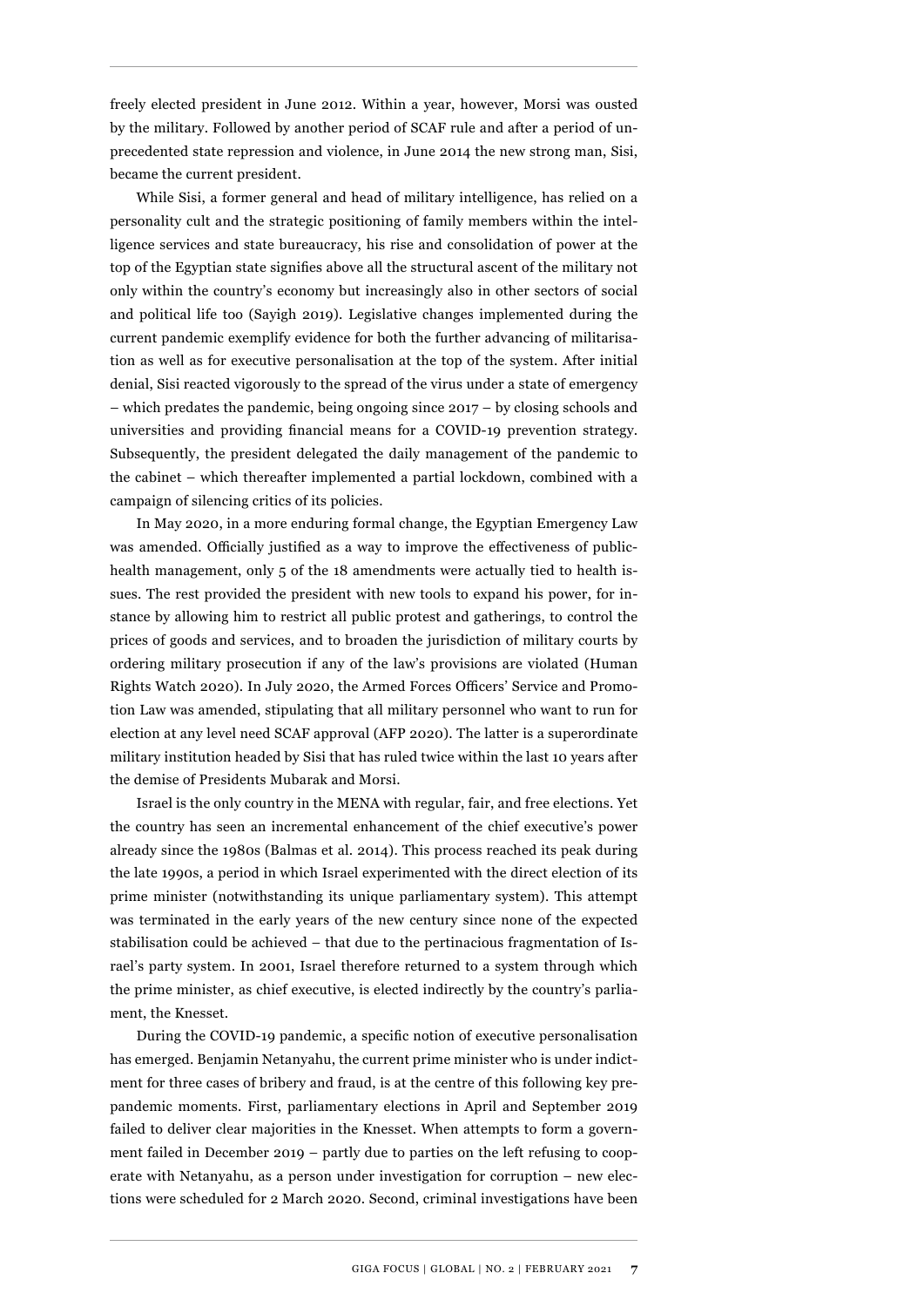ongoing against Netanyahu since around 2017. Following his formal indictment in November 2019 by the attorney general, the prime minister was forced to relinquish the four ministerial posts he held at that time – but did not give up the premiership. Netanyahu's reaction culminated in a tirade against the country's judiciary, police, and media, who he accused of plotting against the will of the people. Meanwhile parliamentary elections took place as scheduled on 2 March 2020 – which again did not produce a clear majority for any party, and the first trial against Netanyahu was set for March 17.

In parallel, Israel was hit by the first wave of the COVID-19 pandemic. Netanyahu as acting prime minister issued a series of executive orders at that time which prevented the newly elected parliament from convening and also shutdown courts. "Likewise, the courts shutdown also was approved in the middle of the night by Netanyahu's hand-picked justice minister, just a day before the prime minister's criminal trial was to begin. The decree, citing the coronavirus, postponed the trial until May" (Heller 2020). This gave Netanyahu time to finish a power-sharing deal with his main opponent Benny Gantz – leader of the center-left "Blue and White" alliance – a few weeks later in April. With that, Netanyahu – who is the long-term leader of the right-wing Likud party – not only managed to divide the Blue and White alliance in the Knesset but also gained control over the appointment of Supreme Court judges – as well as a right to veto the appointments of the next attorney general and the head of the prosecution too.

This power-sharing deal would have been unimaginable without the pandemic, as Gantz only agreed to it to keep Israel governable during the deepening COVID-19 crisis. Moreover, the deal allowed Netanyahu to extend his premiership into a 12th consecutive year and granted him the necessary leverage to influence any final legal verdict against him. However, the Israeli version of executive personalisation during the pandemic is still ongoing, as the current coalition broke down in December 2020 and new parliamentary elections have been scheduled to take place on 23 March 2021. As a recent report by the newspaper *Haaretz* indicates, Netanyahu has already started manoeuvres to delay the evidentiary sessions of the court trial until after the next elections. Should he win, his supporters within the Knesset could pass a new law granting him immunity until the end of his time in office and even allowing him to influence who will become the next Israeli president – a person who eventually could pardon him if necessary (Levinson 2021).

## Consequences and Policy Implications

The chief executives in the four examples given have tested the limits of power well beyond their rhetorical attacks on opposing actors and institutions during the current pandemic. Mexico's and Brazil's presidents have become famous for their inaction in the fight against COVID-19. However they have been actually quite active and skillful in the use of their vast executive powers to circumvent established bureaucracies and political opponents. Where they faced horizontal constitutional constraints, AMLO and Bolsonaro found ways to circumvent them to get what they wanted. The policy consequences of these manoeuvres have been severe – as health and economic indicators show – in the short run. They may be even more negative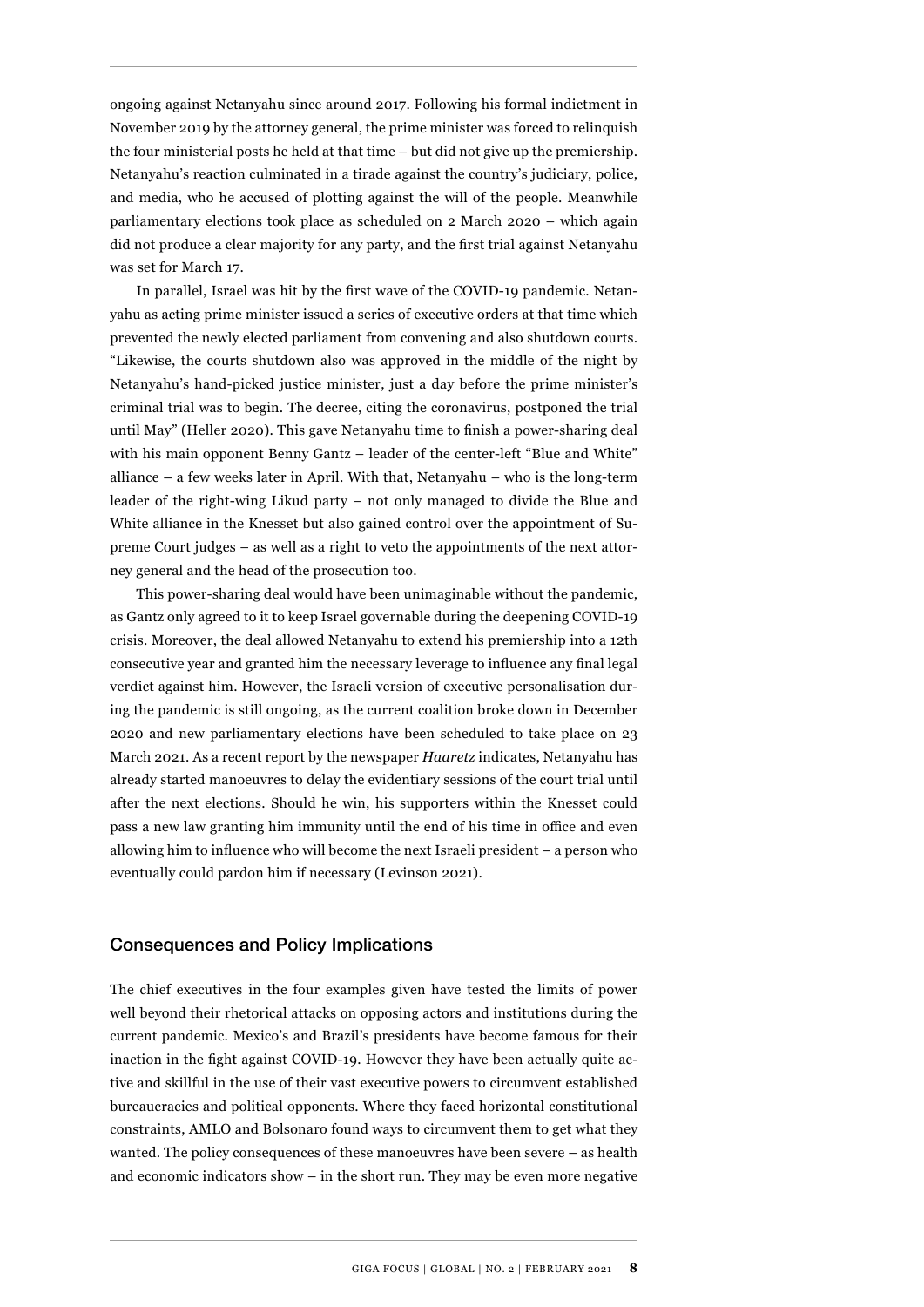in the medium- to long term – particularly, through the active involvement of the military in political affairs.

In fact, the four examples reveal erosion in all three dimensions of executive constraints, though not all of them in each of the cases. For Egypt, the pandemic has been a catalyst for the actions of a leader of an already highly repressive and militarised authoritarian regime – one in which vertical and diagonal executive constraints were already very low – serving to further tighten the leash. Horizontal constraints were removed by the placing of emergency authority in the hands of the president. By limiting the capabilities of media and civil society activists to monitor and challenge the military's conduct, the changes to the emergency provisions also limit the diagonal constraints on the executive. Finally, despite further expanding the military's internal-security role, Sisi has weakened the military's institutional ability to act as an independent horizontal or vertical constraint on his discretionary power. It is now easier for him to formally select loyalists from among the military and filter out those Egyptian generals that could be a threat at the ballot box.

In Israel, executive personalisation was neither caused by, nor did it lead to, institutional change or the formal abolition of horizontal constraints. Nonetheless, Netanyahu masterfully exploited existing institutional weaknesses and utilised the discretionary power of his office to effectively shield himself from legal prosecution. The pandemic was an asset in this as it forced other political actors such as Gantz to play along so as to ensure the government's effectiveness in light of a national health crisis. These findings reiterate that the personalisation of executive power and the erosion of constraints are nothing new, and certainly not the result of the global coronavirus crisis; the pandemic has provided a new opportunity for executive aggrandisement, however.

In terms of future prospects, we do not expect significant change in the short- to medium term. In light of slow vaccination rates – Israel being a rare counterexample – and the emergence of more infectious variants of the virus, the exceptional situation which grants chief executives the window of opportunity for expanding their discretionary power is likely to be with us for some time. In 2021, elections are scheduled to take place in Israel and Mexico, which provides a chance for voters to hold the chief executive accountable – both in terms of personalising executive power and on their record in fighting the pandemic. However, as not only the examples of AMLO and Netanyahu show, chief executives have been able to use COVID-19-related measures – including vaccination – for electoral gain.

Executive personalisation has taken new twists and turns during the current pandemic in many countries across the globe. European and German policymakers should be aware of these ongoing changes and monitor their consequences. Moreover, executive-power concentration is not bad per se; the success cases of New Zealand, South Korea, and Taiwan show that even consolidated democracies with free societies can design and implement effective and efficient pandemic responses if the government acts decisively. Power concentration becomes problematic, rather, if it represents an end in itself, goes beyond the current necessities, and is perpetuated past the immediate crisis situation. In evaluating this potential trade-off, an in-depth understanding of the forms, causes, and consequences of the expansion of executive power is crucial, which also requires local knowledge from experts, media, and civil society in the countries suffering from such personalisation. For policymakers to design effective measures to prevent the erosion of constraints on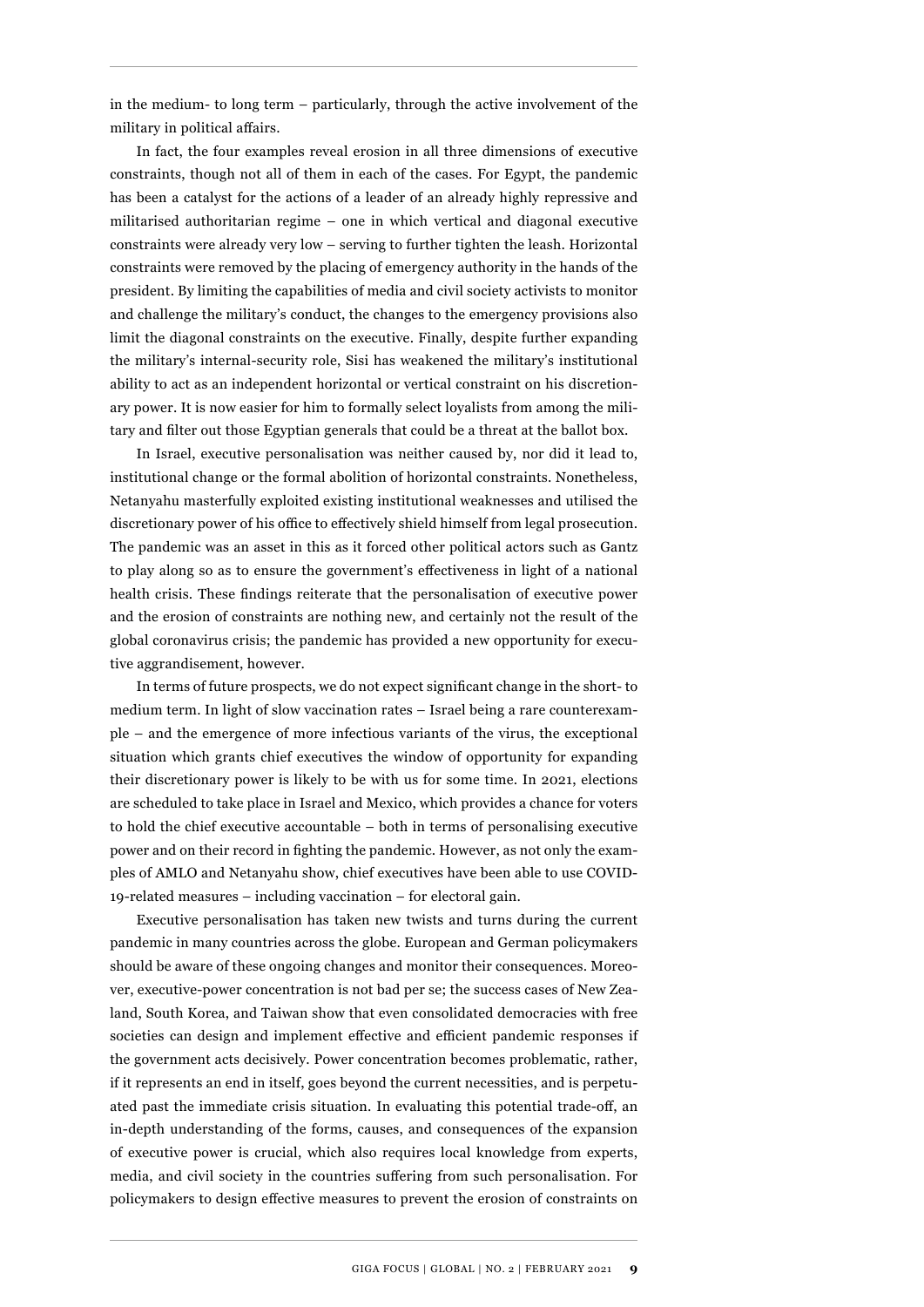executive power and support local actors aiming to defend existing constraints, more precise evidence must be collected. This should also be understood as a call for researchers to pay attention to the phenomenon of executive personalisation and to closely study the impact of crises such as the current pandemic as windows of opportunity for the concentration of power in the hands of the chief executive.

## **References**

- AFP (2020), Egypt's Sisi Ratifies Law Hampering Soldiers from Seeking Office, in: *News24*, 30 July, [www.news24.com/news24/africa/news/egypts-sisi-ratifies](http://www.news24.com/news24/africa/news/egypts-sisi-ratifies-law-hampering-soldiers-from-seeking-office-20200730)[law-hampering-soldiers-from-seeking-office-20200730](http://www.news24.com/news24/africa/news/egypts-sisi-ratifies-law-hampering-soldiers-from-seeking-office-20200730) (20 January 2021).
- Balmas, Meital, Gideon Rahat, Tamir Sheafer, and Shaul R. Shenhav (2014), Two Routes to Personalized Politics: Centralized and Decentralized Personalization, in: *Party Politics*, 20, 1, 37–51.
- Bülow, Marisa von, and Mariana Llanos (2020), Brasil: Los límites y peligros de un presidente polarizador, in: Yanni Pettiná and Rafael Rojas (eds), *América Latina. Del Estallido Social a la Implosión Económica y Sanitaria post COVID-19*, Lima: Crítica, [www.crisol.com.pe/libro-america-latina-estallido-social-implosion-eco](http://www.crisol.com.pe/libro-america-latina-estallido-social-implosion-economica-sanitaria-post-covid19-9786124753237) [nomica-sanitaria-post-covid19-9786124753237](http://www.crisol.com.pe/libro-america-latina-estallido-social-implosion-economica-sanitaria-post-covid19-9786124753237) (20 January 2021).
- Coppedge, Michael et al. (2020), *V-Dem [Country–Year/Country–Date] Dataset V10*, Gothenburg: University of Gothenburg: Varieties of Democracy Institute, [www.v-dem.net/en/reference/version-9-apr-2019/](http://www.v-dem.net/en/reference/version-9-apr-2019/) (20 January 2021).
- Heller, Aron (2020), Protesters Accuse Netanyahu of Exploiting Pandemic for Power Grab, in: *Associated Press*, 19 March,<http://bit.ly/3r87Ect> (18 January 2021).
- Human Rights Watch (2020), *Egypt: Covid-19 Cover for New Repressive Powers*, Human Rights Watch, [www.hrw.org/news/2020/05/07/egypt-covid-19-cover](http://www.hrw.org/news/2020/05/07/egypt-covid-19-cover-new-repressive-powers)[new-repressive-powers](http://www.hrw.org/news/2020/05/07/egypt-covid-19-cover-new-repressive-powers) (2 February 2021).
- Inácio, Magna, Luciana Santana, and Marta Mendes da Rocha (forthcoming), La confrontación de la pandemia de COVID-19 en Brasil: Inacción presidencial y descoordinación federal, in: *Iberoamericana*, 76.
- Levinson, Chaim (2021), Netanyahu Making Progress in Bid to Cancel His Corruption Trial, in: *Haaretz*, 17 January, [www.haaretz.com/israel-news/.premium](http://www.haaretz.com/israel-news/.premium-netanyahu-making-progress-in-bid-to-cancel-his-corruption-trial-1.9457766)[netanyahu-making-progress-in-bid-to-cancel-his-corruption-trial-1.9457766](http://www.haaretz.com/israel-news/.premium-netanyahu-making-progress-in-bid-to-cancel-his-corruption-trial-1.9457766) (19 January 2021).
- Lührmann, Anna, Kyle L. Marquardt, and Valeriya Mechkova (2020), Constraining Governments: New Indices of Vertical, Horizontal, and Diagonal Accountability, in: *American Political Science Review*, 114, 3, 811–820.
- O'Donnell, Guillermo A. (1994), Delegative Democracy, in: *Journal of Democracy*, 5, 1, 55–69.
- Pérez Correa, Catalina (2020), AMLO's Broken Campaign Promise: Demilitarizing Mexico, in: *Americas Quarterly*, 9 December, [www.americasquarterly.org/arti](http://www.americasquarterly.org/article/amlos-broken-campaign-promise-demilitarizing-mexico/) [cle/amlos-broken-campaign-promise-demilitarizing-mexico/](http://www.americasquarterly.org/article/amlos-broken-campaign-promise-demilitarizing-mexico/) (25 January 2021).
- Sánchez Talanquer, Mariano (2020), Mexico 2019: Personalistic Politics and Neoliberalism from the Left, in: *Revista de ciencia política (Santiago)*, 40, 2, 401– 430.
- Sayigh, Yezid (2019), *Owners of the Republic: An Anatomy of Egypt's Military Economy*, Beirut: Carnegie Middle East Center, [https://carnegie-mec.](https://carnegie-mec.org/2019/11/18/owners-of-republic-anatomy-of-egypt-s-military-economy-pub-80325)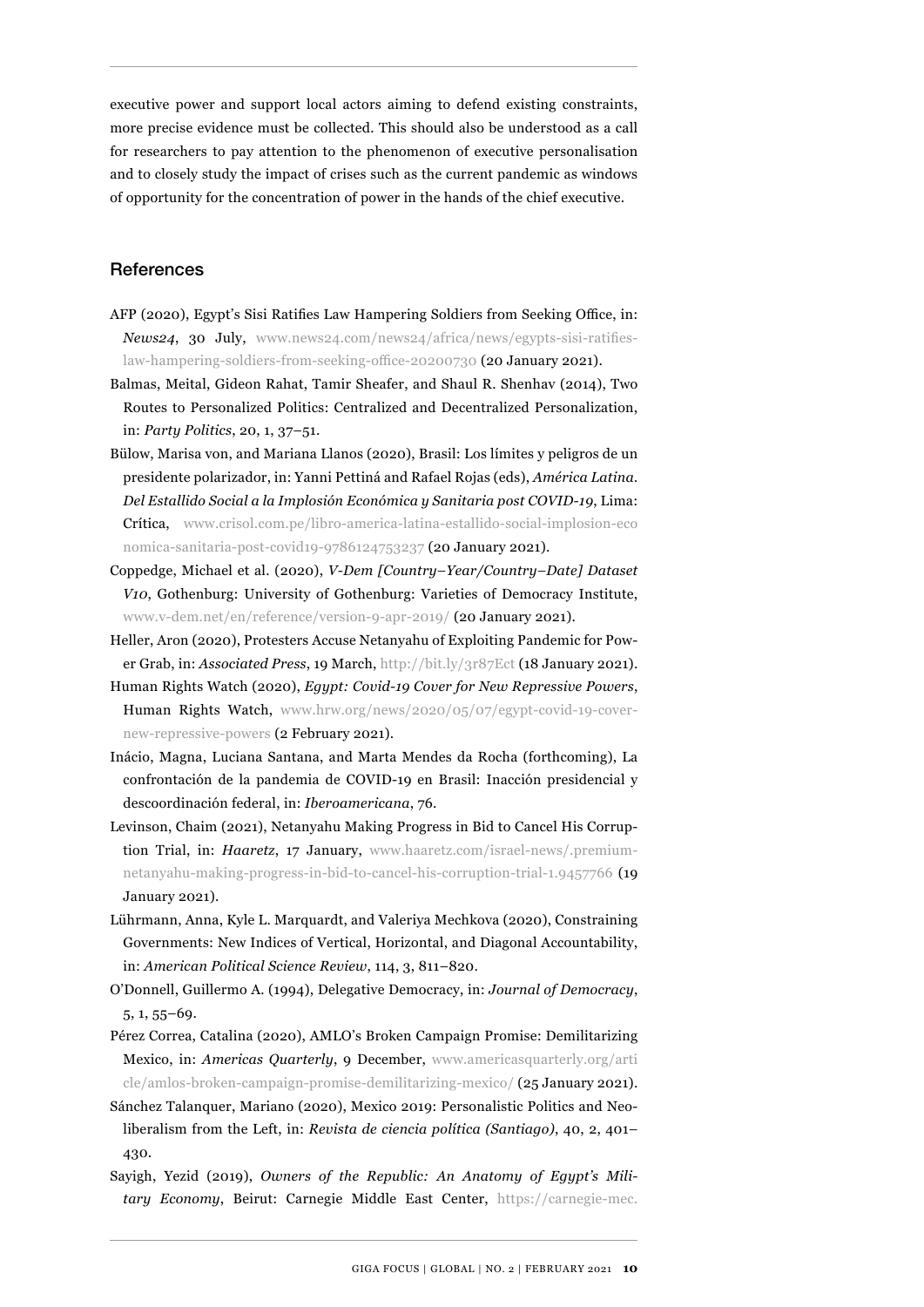[org/2019/11/18/owners-of-republic-anatomy-of-egypt-s-military-economy](https://carnegie-mec.org/2019/11/18/owners-of-republic-anatomy-of-egypt-s-military-economy-pub-80325)[pub-80325](https://carnegie-mec.org/2019/11/18/owners-of-republic-anatomy-of-egypt-s-military-economy-pub-80325) (20 January 2021).

Slater, Dan (2003), Iron Cage in an Iron Fist: Authoritarian Institutions and the Personalization of Power in Malaysia, in: *Comparative Politics*, 36, 1, 81–101.

## About the Authors

Dr. David Kuehn is a senior research fellow at the GIGA Institute for Asian Studies. His research focuses on questions of authoritarianism and democratisation, and especially on the role of the military and other state security agencies in dictatorships and democracies.

[david.kuehn@giga-hamburg.de](mailto:david.kuehn%40giga-hamburg.de?subject=), [www.giga-hamburg.de/en/team/11564554-kühn](http://www.giga-hamburg.de/en/team/11564554-kühn-david/)[david/](http://www.giga-hamburg.de/en/team/11564554-kühn-david/)

Dr. Mariana Llanos is lead research fellow at the GIGA Institute for Latin American Studies and has been the head of GIGA Research Programme 1 "Accountability and Participation" since 2015. Her research revolves around the elected executive, and examines under what conditions institutions constrain powerful presidents.

m[ariana.llanos@giga-hamburg.de](mailto:Mariana.Llanos%40giga-hamburg.de?subject=), [www.giga-hamburg.de/en/team/11565263-lla](http://www.giga-hamburg.de/en/team/11565263-llanos-mariana/) [nos-mariana/](http://www.giga-hamburg.de/en/team/11565263-llanos-mariana/)

Dr. Thomas Richter is a senior research fellow at the GIGA Institute for Middle East Studies. His work focuses upon the role of hydrocarbon income for the survival of authoritarian monarchies and the stability of authoritarian regimes more generally. [thomas.richter@giga-hamburg.de](mailto:thomas.richter%40giga-hamburg.de?subject=), [www.giga-hamburg.de/en/team/11564509-rich](http://www.giga-hamburg.de/en/team/11564509-richter-thomas/) [ter-thomas/](http://www.giga-hamburg.de/en/team/11564509-richter-thomas/)

## Related GIGA Research

GIGA Research Programme 1 "Accountability and Participation" investigates the interplay between citizens, elites, and political decision-makers in dictatorships and democracies. Our research undertakes comparative analyses of ongoing political processes that may foster or undermine the quality of democratic institutions. We analyse the spread of authoritarian politics and practices across the globe. To find more on GIGA's work on the coronavirus pandemic and its impact worldwide please go to: [www.giga-hamburg.de/en/Coronavirus-and-the-Global-South](http://www.giga-hamburg.de/en/Coronavirus-and-the-Global-South)

## Related GIGA Publications

Blofield, Merike, Bert Hoffmann, and Mariana Llanos (2020), *Assessing the Political and Social Impact of the COVID-19 Crisis in Latin America*, GIGA Focus Latin America, 3, April, [www.giga-hamburg.de/en/publications/18749084-assess](http://www.giga-hamburg.de/en/publications/18749084-assessing-political-social-impact-covid-19-crisis-latin-america/) [ing-political-social-impact-covid-19-crisis-latin-america/](http://www.giga-hamburg.de/en/publications/18749084-assessing-political-social-impact-covid-19-crisis-latin-america/).

Kuehn, David (ed.) (2019), *The Military's Impact on Democratic Development: Midwives or Gravediggers of Democracy?*, Abingdon: Routledge.